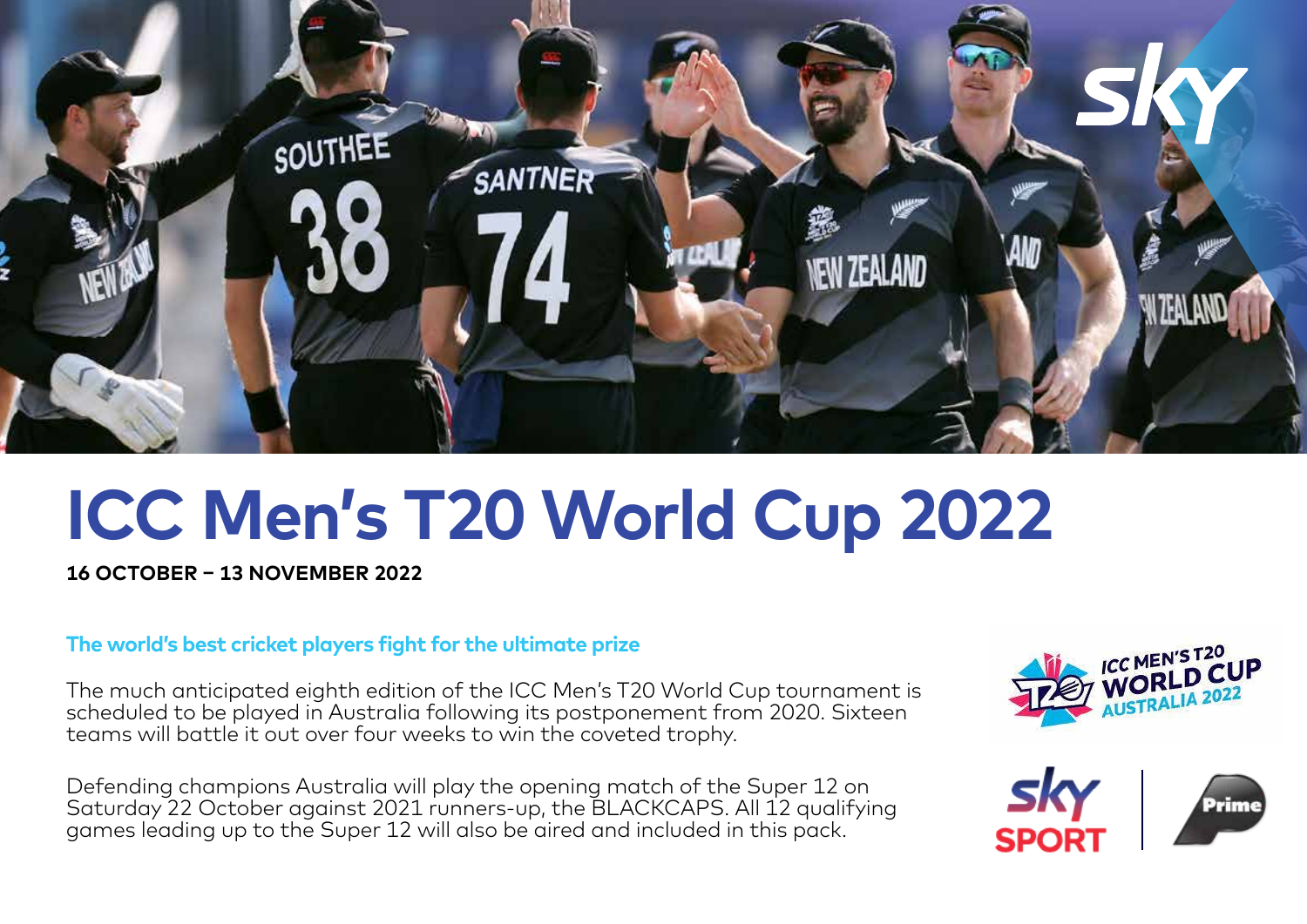## **ICC Men's T20 World Cup 2022**

## **16 OCTOBER – 13 NOVEMBER 2022**

| <b>Full Pack</b>          |          | <b>Half Pack</b>          |          |
|---------------------------|----------|---------------------------|----------|
| Ratecard                  | \$73,700 | Ratecard                  | \$36,850 |
| Discount                  | 40%      | Discount                  | 30%      |
| <b>Pack Price (Gross)</b> | \$44,220 | <b>Pack Price (Gross)</b> | \$25,795 |
| No of spots (2 per game)  | 90       | No of spots (1 per game)  | 45       |